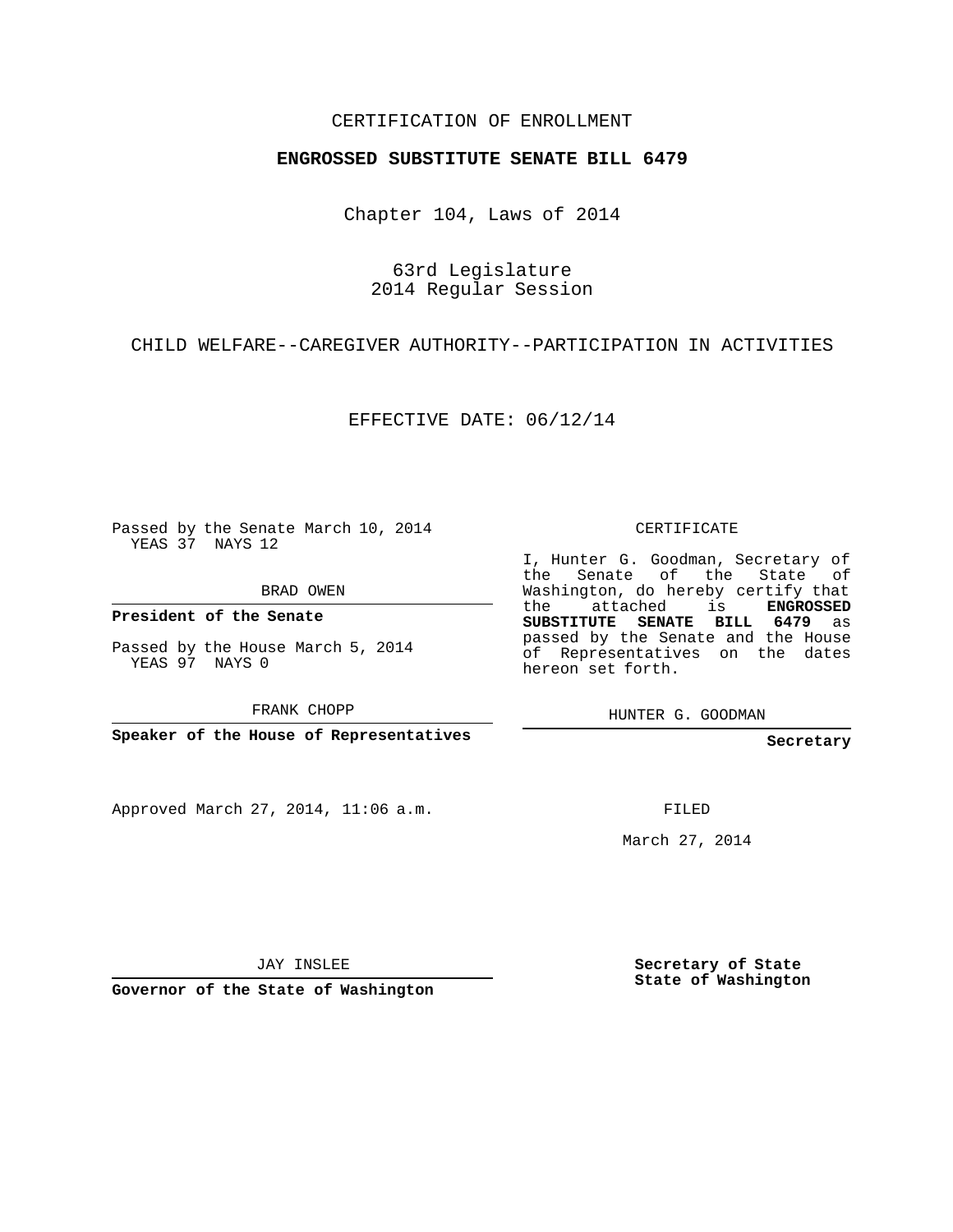## **ENGROSSED SUBSTITUTE SENATE BILL 6479** \_\_\_\_\_\_\_\_\_\_\_\_\_\_\_\_\_\_\_\_\_\_\_\_\_\_\_\_\_\_\_\_\_\_\_\_\_\_\_\_\_\_\_\_\_

\_\_\_\_\_\_\_\_\_\_\_\_\_\_\_\_\_\_\_\_\_\_\_\_\_\_\_\_\_\_\_\_\_\_\_\_\_\_\_\_\_\_\_\_\_

AS AMENDED BY THE HOUSE

Passed Legislature - 2014 Regular Session

## **State of Washington 63rd Legislature 2014 Regular Session**

**By** Senate Human Services & Corrections (originally sponsored by Senators Frockt, Fain, Darneille, Kohl-Welles, Rivers, and Kline)

READ FIRST TIME 02/07/14.

 AN ACT Relating to providing caregivers authority to allow children placed in their care to participate in normal childhood activities based on a reasonable and prudent parent standard; reenacting and amending RCW 74.15.030; and adding a new section to chapter 74.13 RCW.

BE IT ENACTED BY THE LEGISLATURE OF THE STATE OF WASHINGTON:

 NEW SECTION. **Sec. 1.** A new section is added to chapter 74.13 RCW to read as follows:

 (1) For the purposes of this section, "caregiver" means a person with whom a child is placed in out-of-home care, or a designated official for a group care facility licensed by the department.

 (2) This section applies to all caregivers providing for children in out-of-home care.

 (3) Caregivers have the authority to provide or withhold permission without prior approval of the caseworker, department, or court to allow a child in their care to participate in normal childhood activities based on a reasonable and prudent parent standard.

 (a) Normal childhood activities include, but are not limited to, extracurricular, enrichment, and social activities, and may include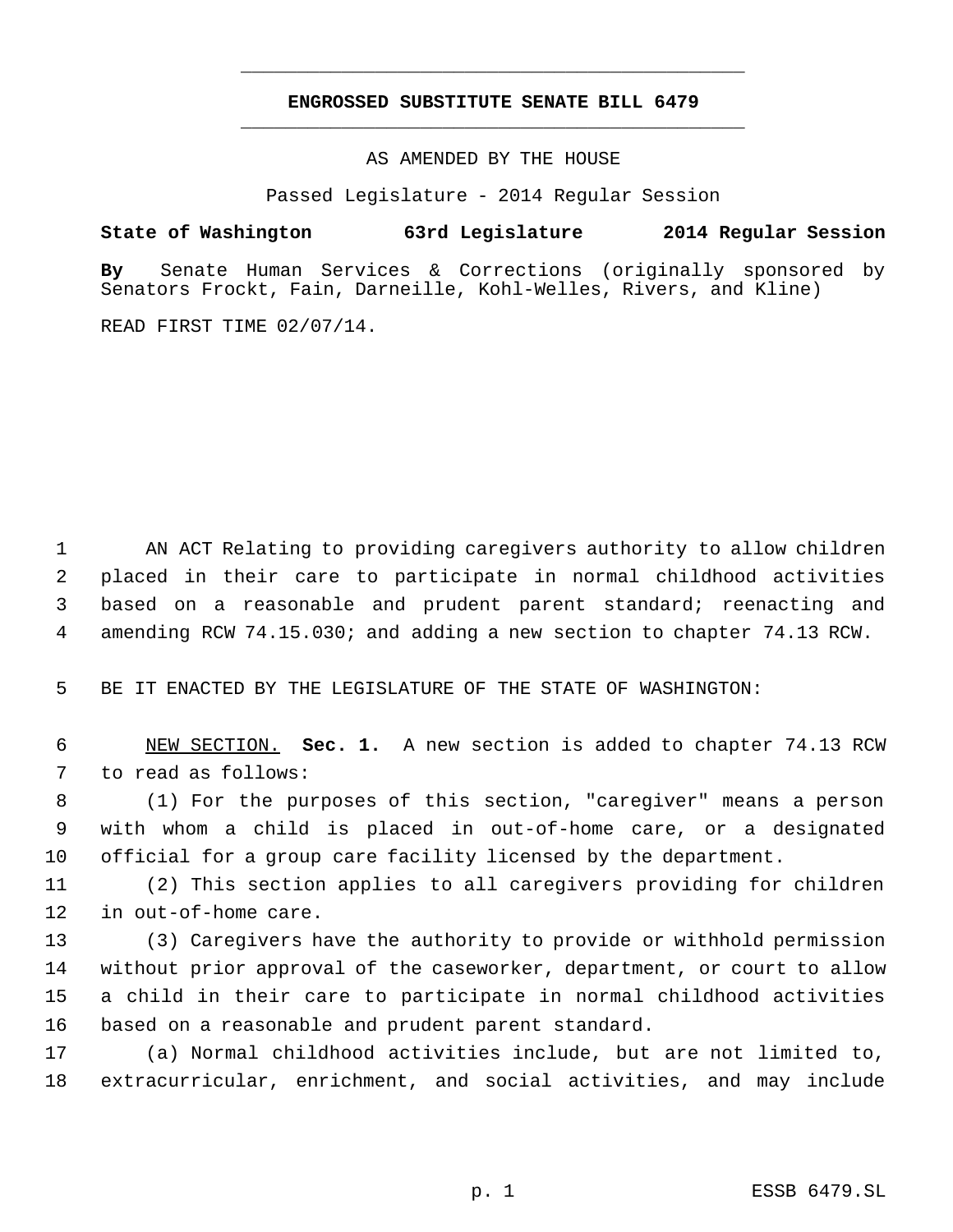overnight activities outside the direct supervision of the caregiver for periods of over twenty-four hours and up to seventy-two hours.

 (b) The reasonable and prudent parent standard means the standard of care used by a caregiver in determining whether to allow a child in his or her care to participate in extracurricular, enrichment, and social activities. This standard is characterized by careful and thoughtful parental decision making that is intended to maintain a child's health, safety, and best interest while encouraging the child's emotional and developmental growth.

 (4) Any authorization provided under this section must comply with provisions included in an existing safety plan established by the department or court order.

 (5)(a) Caseworkers shall discuss the child's interest in and pursuit of normal childhood activities in their monthly health and safety visits and describe the child's participation in normal childhood activities in the individual service and safety plan.

 (b) Caseworkers shall also review a child's interest in and pursuit of normal childhood activities during monthly meetings with parents. Caseworkers shall communicate the opinions of parents regarding their child's participation in normal childhood activities so that the parents' wishes may be appropriately considered.

 (6) Neither the caregiver nor the department may be held liable for injuries to the child that occur as a result of authority granted in this section unless the action or inaction of the caregiver or the department resulting in injury constitutes willful or wanton misconduct.

 (7) This section does not remove or limit any existing liability protection afforded by law.

 **Sec. 2.** RCW 74.15.030 and 2007 c 387 s 5 and 2007 c 17 s 14 are each reenacted and amended to read as follows:

 The secretary shall have the power and it shall be the secretary's duty:

 (1) In consultation with the children's services advisory committee, and with the advice and assistance of persons representative of the various type agencies to be licensed, to designate categories of facilities for which separate or different requirements shall be developed as may be appropriate whether because of variations in the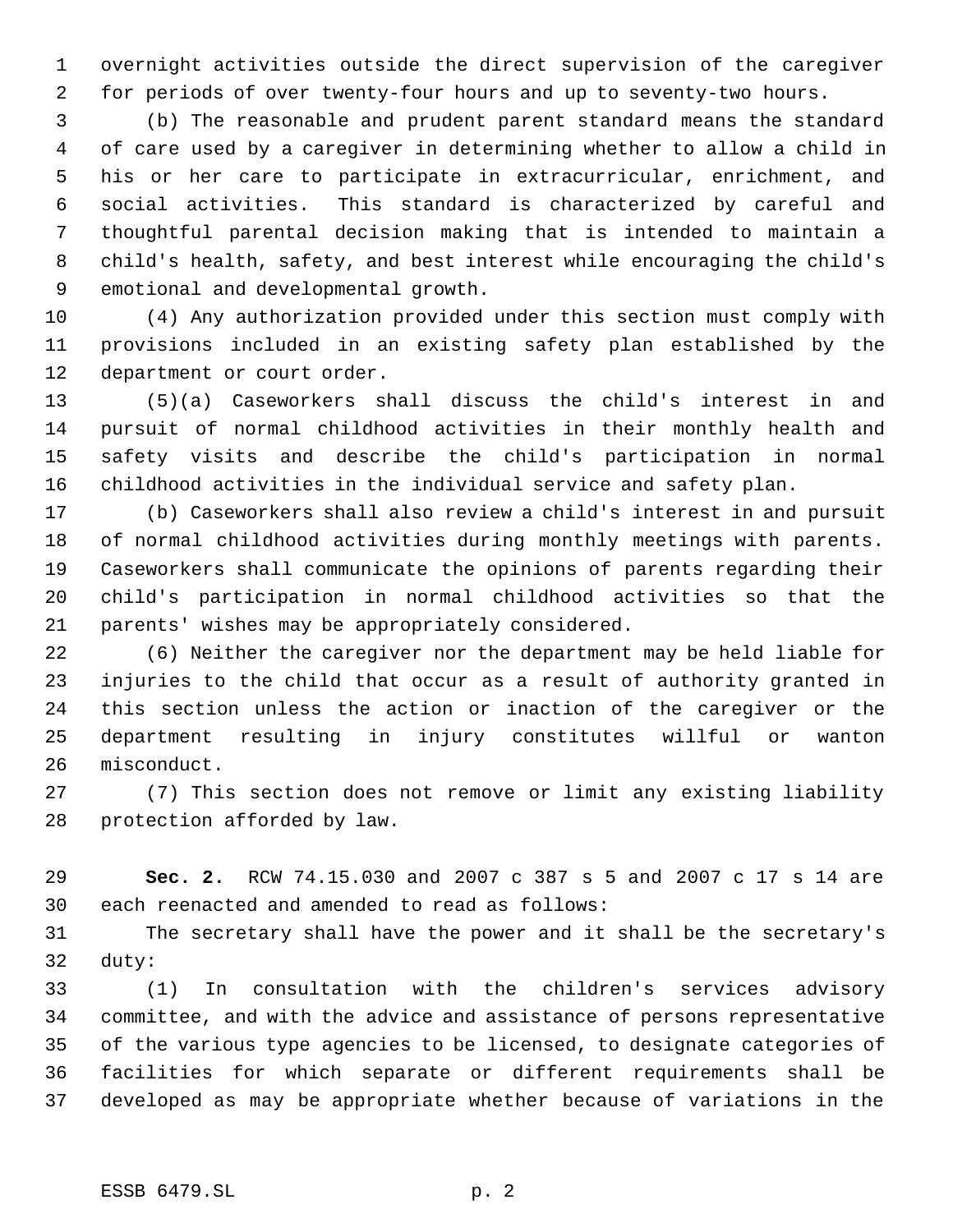ages, sex and other characteristics of persons served, variations in the purposes and services offered or size or structure of the agencies to be licensed hereunder, or because of any other factor relevant thereto;

 (2) In consultation with the children's services advisory committee, and with the advice and assistance of persons representative of the various type agencies to be licensed, to adopt and publish minimum requirements for licensing applicable to each of the various categories of agencies to be licensed.

The minimum requirements shall be limited to:

 (a) The size and suitability of a facility and the plan of operation for carrying out the purpose for which an applicant seeks a license;

 (b) Obtaining background information and any out-of-state equivalent, to determine whether the applicant or service provider is disqualified and to determine the character, competence, and suitability of an agency, the agency's employees, volunteers, and other 18 persons associated with an agency;

 (c) Conducting background checks for those who will or may have unsupervised access to children, expectant mothers, or individuals with a developmental disability; however, a background check is not required 22 if a caregiver approves an activity pursuant to the prudent parent 23 standard contained in section 1 of this act;

 (d) Obtaining child protective services information or records maintained in the department case management information system. No unfounded allegation of child abuse or neglect as defined in RCW 26.44.020 may be disclosed to a child-placing agency, private adoption 28 agency, or any other provider licensed under this chapter;

 (e) Submitting a fingerprint-based background check through the Washington state patrol under chapter 10.97 RCW and through the federal bureau of investigation for:

 (i) Agencies and their staff, volunteers, students, and interns when the agency is seeking license or relicense;

(ii) Foster care and adoption placements; and

(iii) Any adult living in a home where a child may be placed;

 (f) If any adult living in the home has not resided in the state of Washington for the preceding five years, the department shall review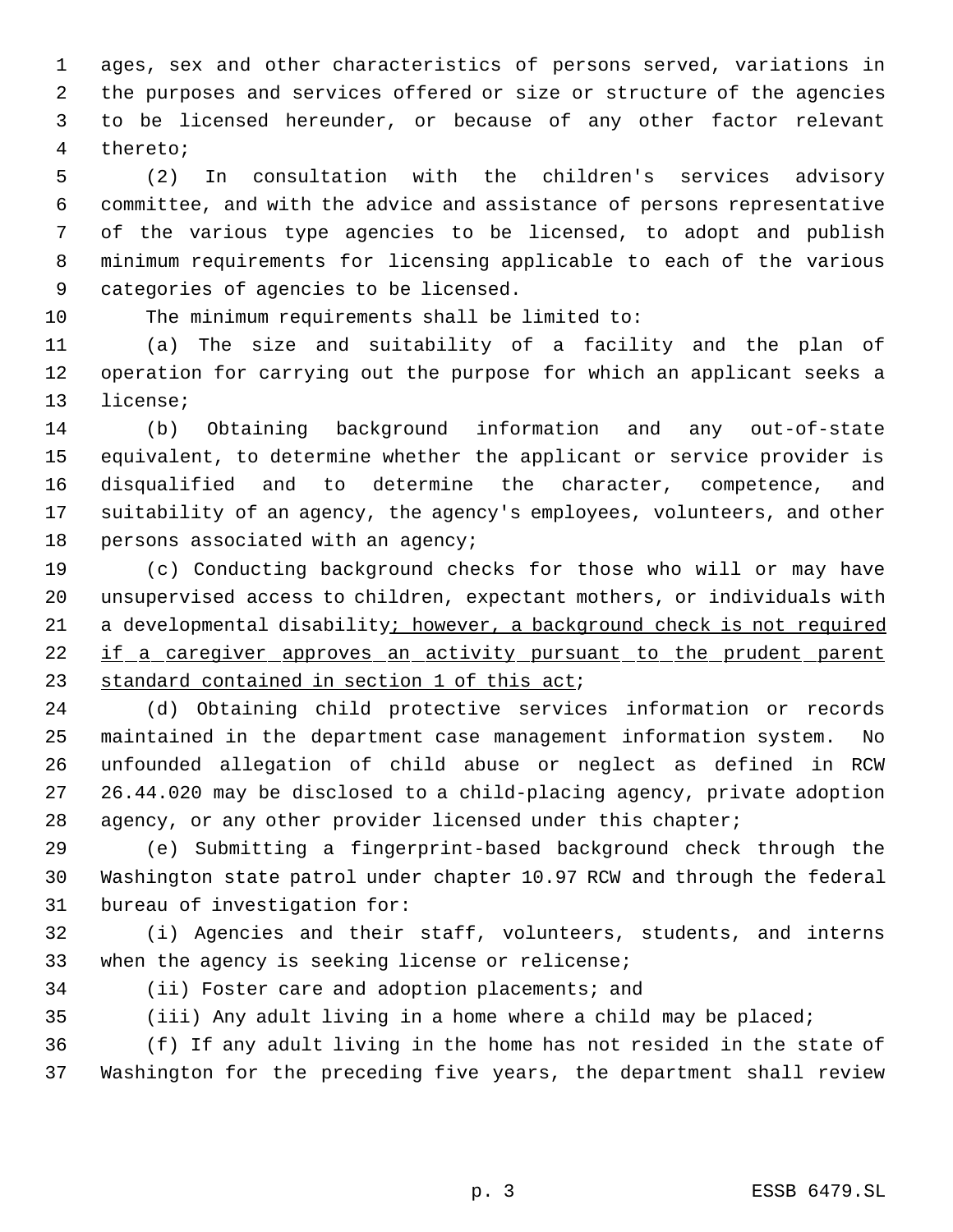any child abuse and neglect registries maintained by any state where 2 the adult has resided over the preceding five years;

 (g) The cost of fingerprint background check fees will be paid as required in RCW 43.43.837;

 (h) National and state background information must be used solely for the purpose of determining eligibility for a license and for determining the character, suitability, and competence of those persons or agencies, excluding parents, not required to be licensed who are 9 authorized to care for children or expectant mothers;

 (i) The number of qualified persons required to render the type of care and treatment for which an agency seeks a license;

 (j) The safety, cleanliness, and general adequacy of the premises to provide for the comfort, care and well-being of children, expectant mothers or developmentally disabled persons;

 (k) The provision of necessary care, including food, clothing, supervision and discipline; physical, mental and social well-being; and 17 educational, recreational and spiritual opportunities for those served;

 (l) The financial ability of an agency to comply with minimum requirements established pursuant to chapter 74.15 RCW and RCW 74.13.031; and

 (m) The maintenance of records pertaining to the admission, progress, health and discharge of persons served;

 (3) To investigate any person, including relatives by blood or marriage except for parents, for character, suitability, and competence in the care and treatment of children, expectant mothers, and developmentally disabled persons prior to authorizing that person to care for children, expectant mothers, and developmentally disabled persons. However, if a child is placed with a relative under RCW 13.34.065 or 13.34.130, and if such relative appears otherwise suitable and competent to provide care and treatment the criminal history background check required by this section need not be completed before placement, but shall be completed as soon as possible after placement;

 (4) On reports of alleged child abuse and neglect, to investigate agencies in accordance with chapter 26.44 RCW, including child day-care centers and family day-care homes, to determine whether the alleged abuse or neglect has occurred, and whether child protective services or referral to a law enforcement agency is appropriate;